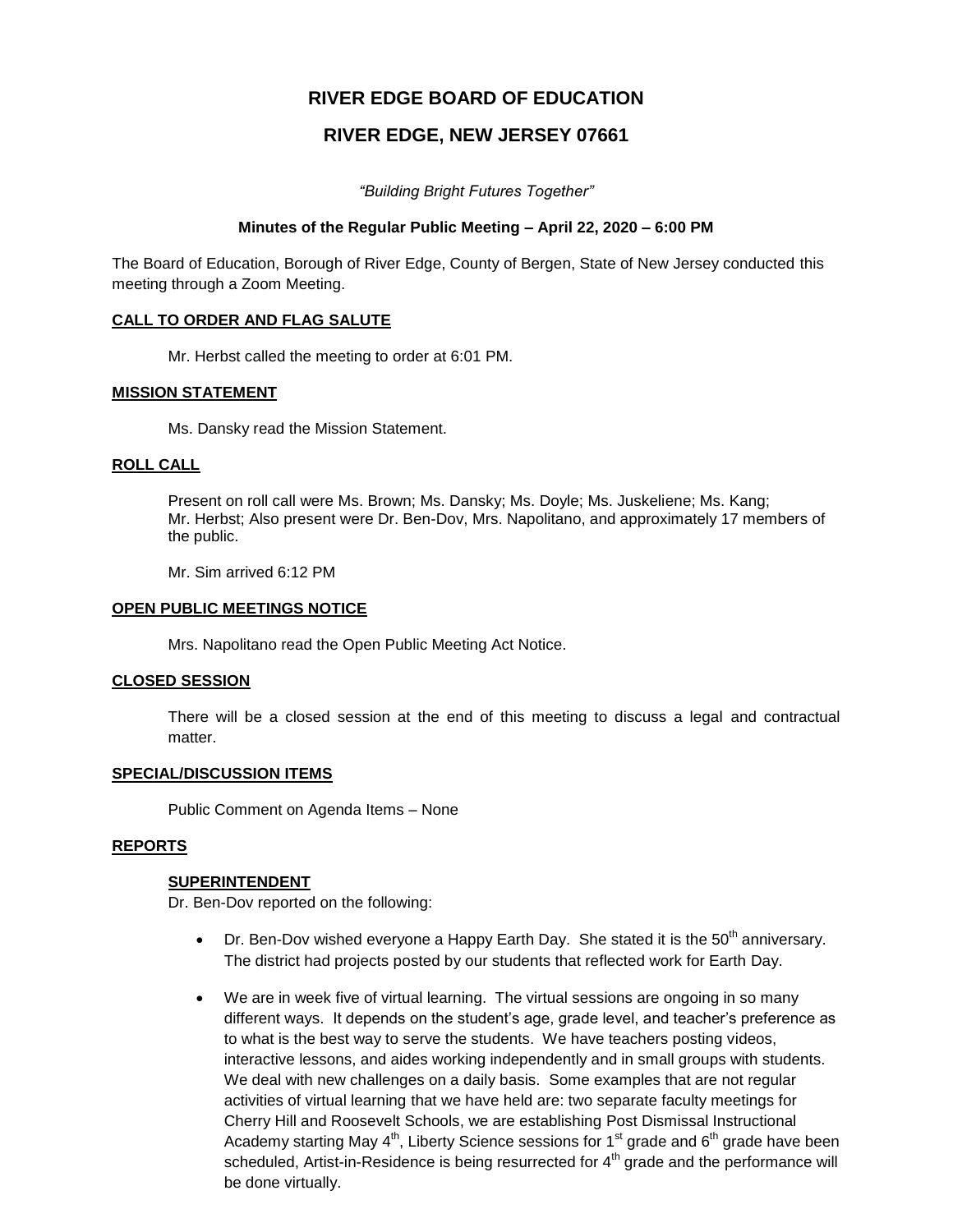- Registration for Kindergarten was done in January. Registration is ongoing for Kindergarten and for new students that are entering our district. Registration will take place online pending verification of documents when they are available to be looked at.
- Monthly Advisory Meetings have been resurrected for next week and our committee meetings are coming to life. We have a Curriculum and Instruction Committee meeting scheduled for tomorrow evening.
- Communication is ongoing with faculty and parents
- Dr. Ben-Dov gave an update from the Department of Education. She stated the official date of closure is through May  $15<sup>th</sup>$ . There will be no evaluation of virtual learning. The evaluations that count towards summative assessment of teachers will be the ones done prior to March 18<sup>th</sup>. Non-tenured teachers will get their summative evaluations that need to be completed by April  $30<sup>th</sup>$ . Notification of continued employment has to take place by May  $15<sup>th</sup>$ . Teachers need to accept employment by June  $1<sup>st</sup>$ . Tenured teachers will all receive a NE (not evaluated).
- Standardized Testing will not take place this school year and SGO's (Student Growth Objectives) do not need to be accomplished this school year.
- Our district donated gloves and goggles from our STEAM Lab to Valley Hospital. Dr. Ben-Dov would like to thank Mr. Werner and Ms. Hafers for setting this up.
- Dr. Ben-Dov stated the Department of Education is not giving us guidelines regarding grading. We need to establish different grading systems for different grade levels. No student can be penalized for not being able to comply with the demands of academics during virtual learning.
- Dr. Ben-Dov and the Administrative Team are having discussions on the appropriate amount of screen time for a student throughout the day.
- Dr. Ben-Dov had a discussion with the board members about our current 2019-2020 school year calendar. She discussed the four unused emergency days. She stated River Dell has added those days to the Memorial Day break and Oradell is considering shortening their school year. Dr. Ben-Dov suggested shortening our school year by our four unused emergency days as well as the June 2nd Primary Day. The Board was inclined to do so but would like to wait until we have the information about continued closure from the Governor to make a final decision.
- Dr. Ben-Dov stated some districts are giving several 12:45 PM days for teachers to better prepare for planning needs, scheduling, address new situations that may arise, and for students to have a little break. The board discussed and decided to give staff and students 12:45 PM days every other week.
- Dr. Ben-Dov and the board decided to hold the review of non-tenured personnel at 5:00 PM on May 6<sup>th</sup> and have the regular public board meeting start at 6:00 PM

## **PRINCIPAL**

Mrs. Heitman reported on the following:

- Virtual learning is a very new experience for all. Teachers and I are in constant contact. They are working with their teams and colleagues for planning and moving forward.
- Online learning is very constant. Some of our students are working all day long and at different times of the day. Some students are asking for help in the evening because that is when they are completing their work. This is a very different and meaningful way of working and learning.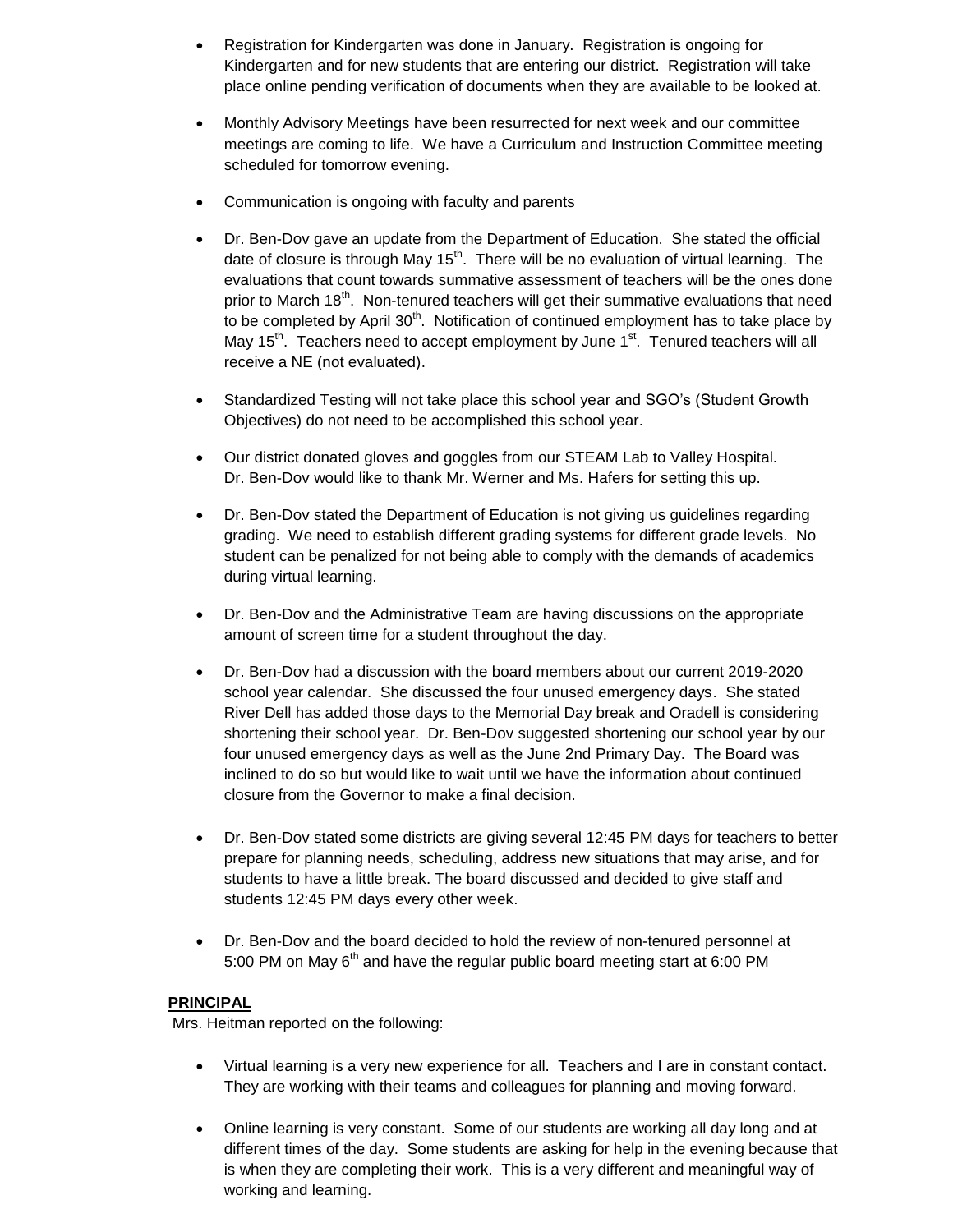- The Administrative Team has been on some zoom sessions with the teachers. It was great seeing the students.
- Mrs. Heitman has spoken to several parents and has received good feedback about online learning.
- Mrs. Heitman has had a Zoom meeting with the PTO executives. They have many questions and Mrs. Heitman was able to answer many of them but some of the questions we will have to wait and see before she can give them an answer.
- Mrs. Heitman spoke with the chair of  $6<sup>th</sup>$  grade and they have many questions about  $6<sup>th</sup>$  grade activities. Mrs. Heitman will send them a letter.
- The school did a padlet for the secretaries for Secretaries Day. Many great thoughts and wishes were sent virtually.
- Mrs. Heitman is speaking with Mr. Ron Starace who is working and trying to figure out ways to help families who may be in need in the community.
- Mr. Henzel and Mrs. Heitman have been in constant contact throughout virtual learning.
- Mrs. Heitman is very proud of the River Edge District and the technology we have and the skills acquired before this happened because it eliminated some of the challenges we may have had.

## **BOARD SECRETARY**

Mrs. Napolitano reported on the following:

- Mrs. Napolitano stated we are moving forward as is with our proposed budget as per County and State guidelines. However, we are looking at prioritizing our expenditures should it be necessary at any point to look at cutting back the budget for a number of reasons.
- Our custodians are on rotating shifts and we are sanitizing the areas as they are used but the buildings have been thoroughly cleaned. We are also allowing limited service people in to take care of some of the projects that were to be done this summer, i.e. painting the gym and gym floors. We are looking to move up the installation of the window in the Media Center Room, however it has not yet been delivered. We are also looking at purchasing additional gloves, hand sanitizers, and masks. Ms. Dansky, Ms. Doyle and Ms. Brown also discussed additional items such as retro fitting additional sinks and hand sanitizing units.

## **PRESIDENT**

Mr. Herbst reported on the following:

- Mr. Herbst wanted to publicly thank our teaching staff, custodial staff, the Administrative staff, parents, and community members for the patience and dedication they have shown.
- Mr. Herbst said we are monitoring the Zoom chats for this board meeting and we will address the questions at the public discussion portion of this meeting.
- Mr. Herbst explained the walk-in resolution on tonight's agenda. It grants Dr. Ben-Dov permission to hire a Payroll Coordinator before the next board meeting as this is a time sensitive matter.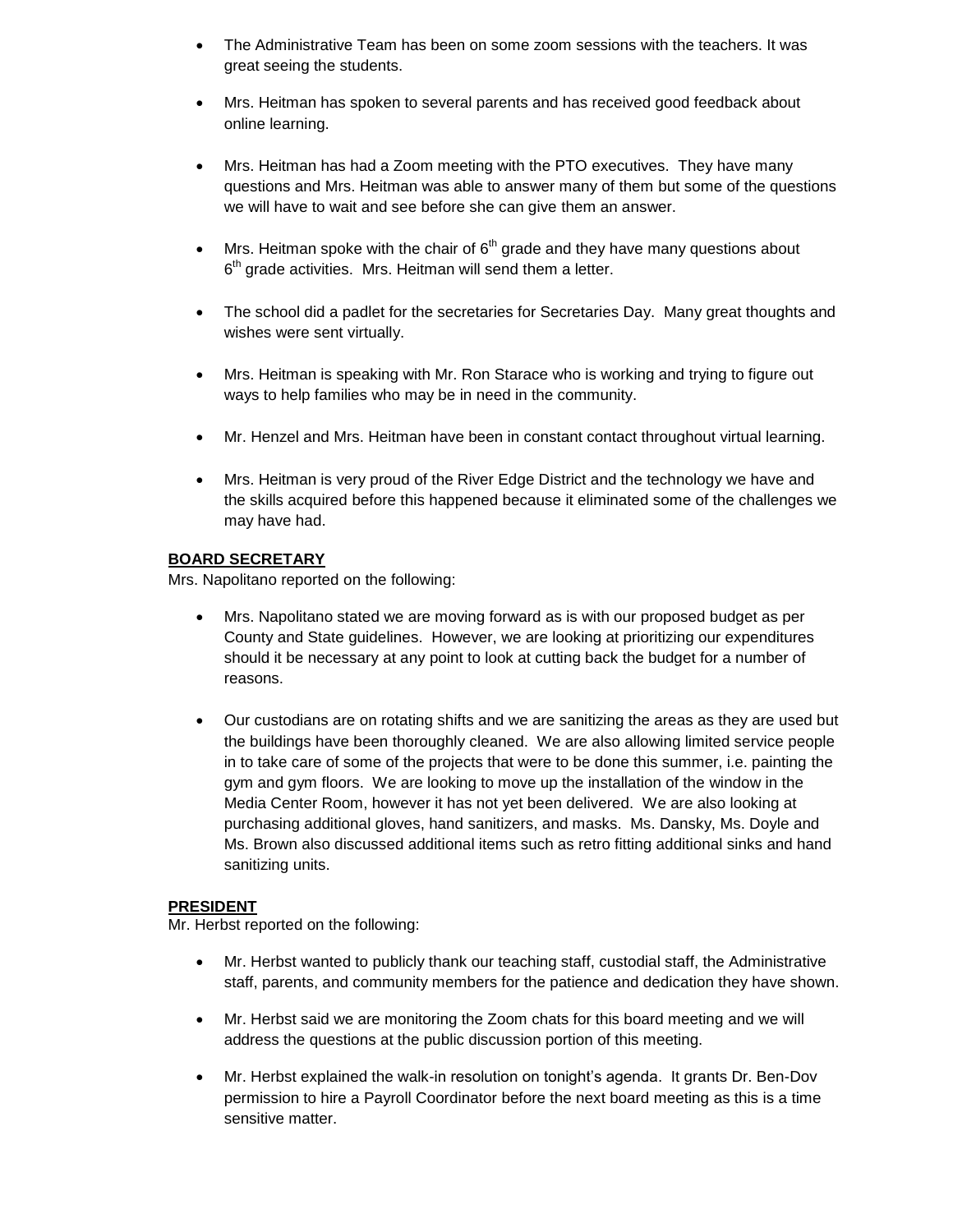## **COMMITTEES' REPORTS**

- Mr. Herbst stated the Curriculum and Instruction Committee will have a Zoom meeting tomorrow evening and the other committees are in discussion.
- Ms. Dansky stated the Finance and Facilities Committee did not meet but the bills were distributed to the committee member's homes and they will be picked up tomorrow.

## **MOTIONS TO BE ACTED UPON**

## **A. ADMINISTRATION/POLICY**

- **1**. That the Board of Education approve the Minutes of April 1, 2020.
- **2**. That the Board of Education approve the Minutes and Confidential Minutes of April 15, 2020.

## **Motion by: Ms. Dansky Seconded by: Mr. Sim**

Ayes: Ms. Brown, Ms. Dansky, Ms. Doyle, Ms. Juskeliene, Ms. Kang, Mr. Sim, Mr. Herbst Nays: None

**3. WHEREAS,** the Board of Education is meeting in public session on April 22, 2020.

**WHEREAS,** certain business transactions must necessarily be addressed during the hiatus of public sessions of the Board, including but not limited to, the offering of contracts of employment,

**NOW THEREFORE BE IT RESOLVED** that the Superintendent of Schools is authorized to offer contracts of employment on behalf of the Board between April 22, 2020 and May 6, 2020 subject to final approval of the Board at the next Regular Public Meeting.

## **Motion by: Mr. Sim Seconded by: Ms. Brown**

Ayes: Ms. Brown, Ms. Dansky, Ms. Doyle, Ms. Juskeliene, Ms. Kang, Mr. Sim, Mr. Herbst Nays: None

## **B. CURRICULUM/EDUCATION** -None

## **C. BUILDING & GROUNDS** - None

## **D. FINANCE/GRANTS/GIFTS**

- **1**. That the Board of Education approve the bills & claims dated April 2020 totaling \$526,409.02 including checks #43342 through #43393 (Addendum). Payrolls dated March 13, 2020 and March 31, 2020, totaling \$1,239,898.46, issued therefore, a copy of such warrants list be attached as part of these minutes (Addendum).
- **2**. That the Board of Education approve the Budget Transfers for the school year 2019-2020 as of March 31, 2020. (Addendum)
- **3**. That the River Edge Board of Education approve the Secretary's and Treasurer's Reports for the period ending March 31, 2020.

Further, we certify that as of March 31, 2020 after review of the secretary's monthly financial reports (appropriations section) and upon consultation with the appropriate district officials, to the best of our knowledge no major account or fund has been over expended in violation of N.J.A.C. 6A:23- 2.11 and that sufficient funds are available to meet the districts financial obligation for the remainder of the fiscal year. (Addendum)

## **Motion by: Ms. Brown Seconded by: Ms. Doyle**

Ayes: Ms. Brown, Ms. Dansky, Ms. Doyle, Ms. Juskeliene, Ms. Kang, Mr. Sim, Mr. Herbst Nays: None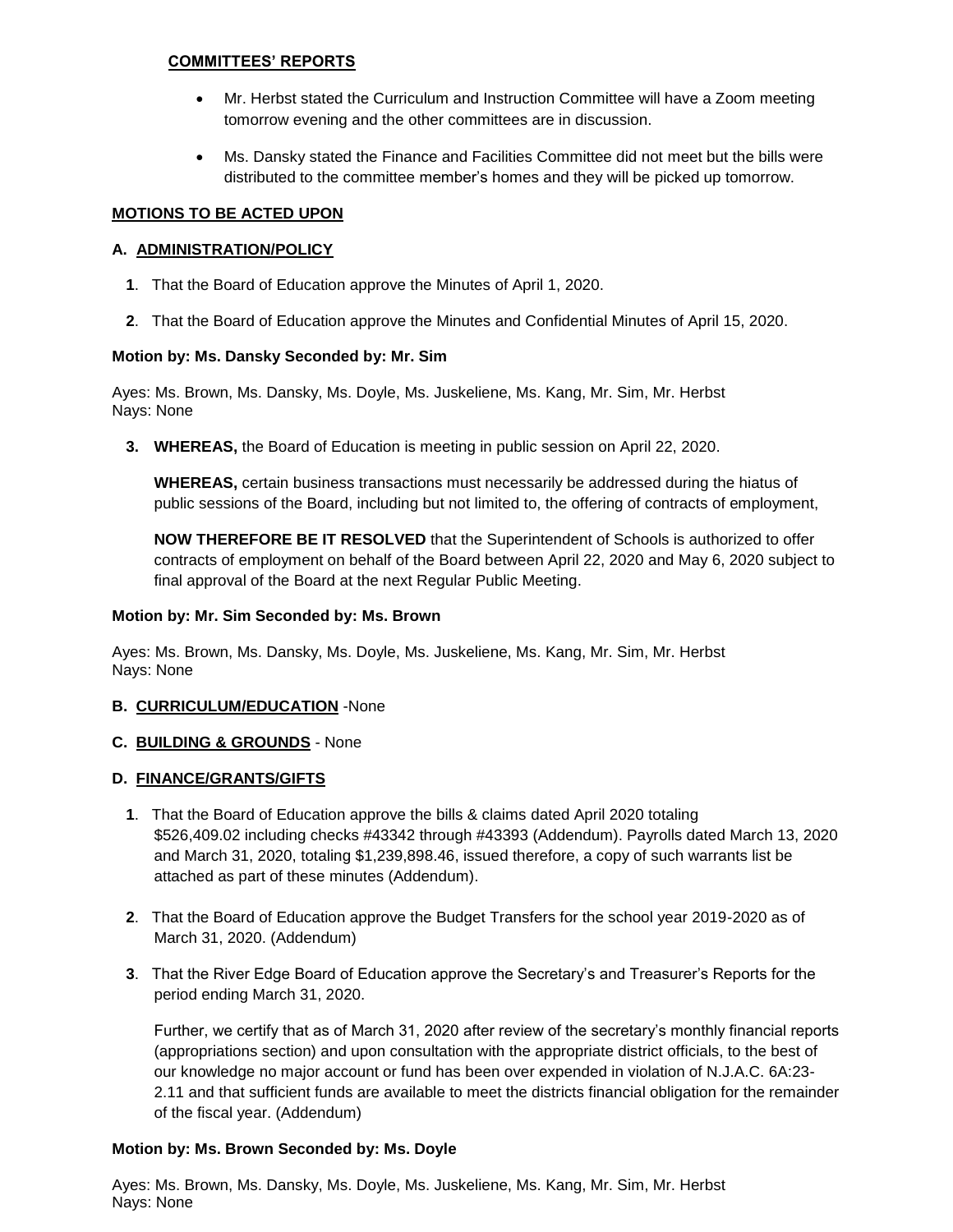## **E. PERSONNEL**

- **1**. That the Board of Education accept, with regret, the resignation of Barbara O' Brien, Payroll Coordinator, effective May 15, 2020.
- **2**. That the Board of Education, with the recommendation of the Superintendent approve the extended Child Care leave of absence for Tara Malkowski for the 2020-2021 school year.
- **3**. That the Board of Education, with the recommendation of the Superintendent approve a Maternity/Disability leave of absence for Sara Caruolo to commence on or about, September 1, 2020 through October 9, 2020, followed by a State/Federal Family leave of absence to commence on or about, October 12, 2020, through January 8, 2021.
- **4**. That the Board of Education rescind the following teachers for the Cycle IV of the Post Dismissal Instructional Academy for the 2019-2020 School Year at the REBOE/REEA CBA hourly rate, effective March 18, 2020.

 Deborah Auriemma Megan Lubin Nov Sapir **Colleen Poole** Ashley Denn

Jessica Barbo Alexandra McNeil Pauline Choi Christine O'Keefe

**5**. That the Board of Education approve the following teachers to virtually teach for the Cycle IV of the Post Dismissal Instructional Academy for the 2019-2020 School Year at the REBOE/REEA CBA hourly rate:

#### **Cherry Hill Cherry Hill Roosevelt**

Caitlin Callahan Nancy Hafers (1 session) Gabrielle Sagala (2 sessions) Sandy Gerbino MaryAnn Crudello Lauren Proda Nancy Hafers (2 sessions)

Andrea Siclari **Abby Burns-Paterson (2 sessions)** 

## **Motion by: Ms. Doyle Seconded by: Ms. Kang**

Ayes: Ms. Brown, Ms. Dansky, Ms. Doyle, Ms. Juskeliene, Ms. Kang, Mr. Sim, Mr. Herbst Nays: None

## **F. RIVER EDGE SPECIAL EDUCATION**

**1**. That the Board of Education approve a Tuition Contract with the CTC Academy in Oakland, for a student whose name is on file in the Board Office. Transportation will be provided through Region V. The tuition rates are as follows:

> \$92,292 2020 - 2021 School Year \$448.02 Per Diem Rate

**2**. That the Board of Education approve a River Edge Preschool student be placed out of district for the 2020-2021 school year in the Bergen County Board of Special Services Hearing Impaired Program in the Godwin School in Midland Park at a tuition rate of \$69,400. Transportation will be provided through Region V.

## **Motion by: Ms. Kang Seconded by: Ms. Doyle**

Ayes: Ms. Brown, Ms. Dansky, Ms. Doyle, Ms. Juskeliene, Ms. Kang, Mr. Sim, Mr. Herbst Nays: None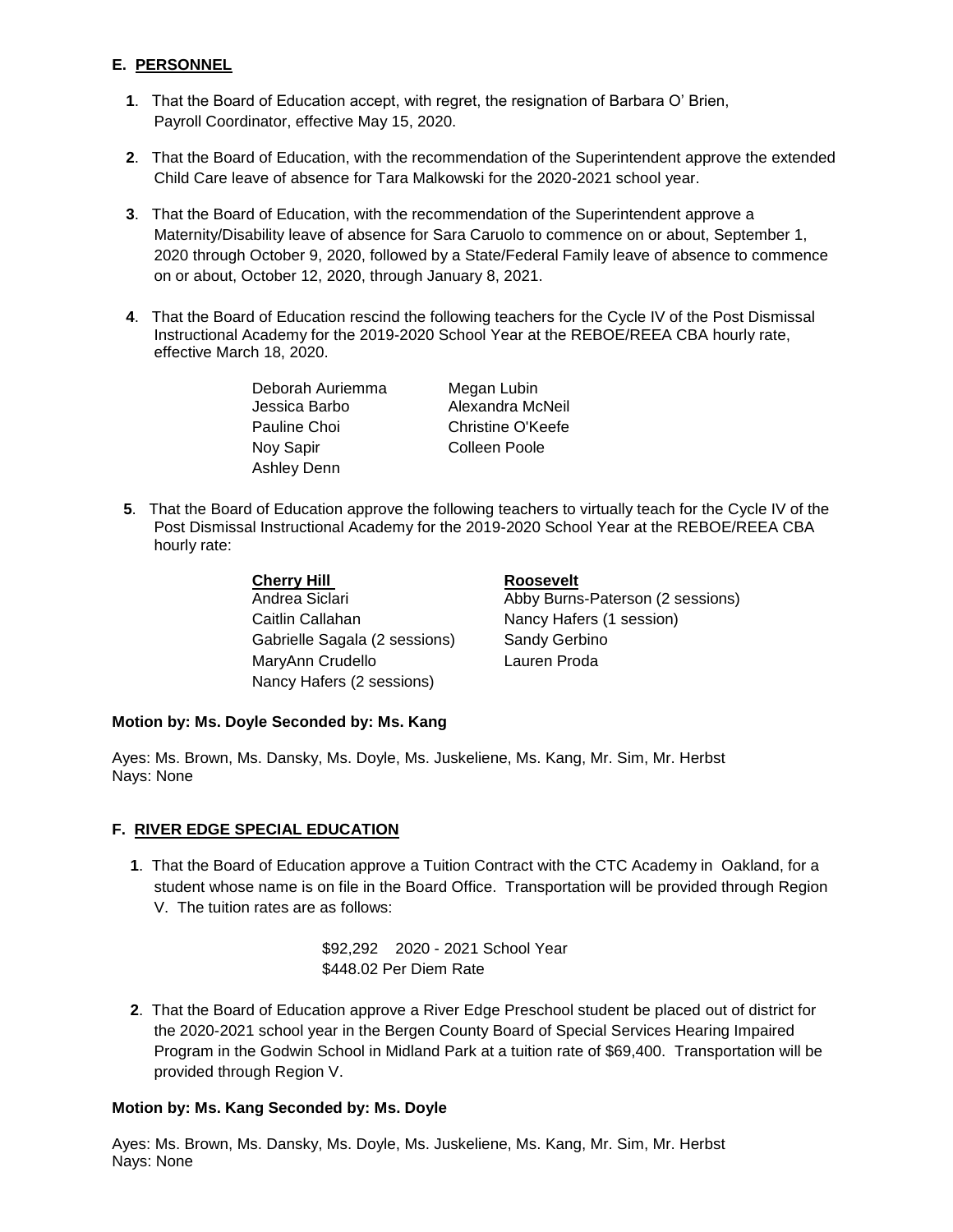## **G. REGION V ADMINISTRATION & TRANSPORTATION**

- **1**. That the Board of Education approve the bills & claims dated April 2020 totaling \$1,214,956.70 including checks #73463 through # 73594.
- **2**. That the Board of Education approve the following Quote Contracts for the 2019-2020 school year:

| Route # | Transporter                     | Per Diem Total       |
|---------|---------------------------------|----------------------|
| Q206    | Pro trans                       | \$210.00             |
| Q209    | Jacoup's Transportation         | \$199.00             |
| Q211    | <b>New Start Transportation</b> | \$210.49             |
| Q212    | <b>Swift Medical</b>            | $\overline{$}179.00$ |
| Q214    | <b>J&amp;W Financial</b>        | \$320.00             |
| Q215    | Horizon Transportation          | \$199.00             |
| Q216    | <b>NJ Transportation</b>        | \$234.00             |
| Q218    | Sun Transportation              | \$204.00             |
| Q220    | Sun Transportation              | \$164.00             |

**3**. That the Board of Education approve the following Renewal Contracts for the 2019-2020 school year:

| Route # | Transporter               | Per Diem Total |
|---------|---------------------------|----------------|
| 2638    | Jacoup's Transportation   | \$269.00       |
| 2030    | Destiny 23                | \$191.20       |
| 2418    | Destiny 23                | \$212.00       |
| 1924    | <b>Ace Transportation</b> | \$225.00       |
| 2746    | <b>Ace Transportation</b> | \$169.00       |

**4**. That the Board of Education approve the following Addendum Contracts for the 2019-2020 school year:

| Route #        | Transporter     | <b>Adjusted Per Diem Cost</b>   |
|----------------|-----------------|---------------------------------|
| 2232           | Alpha Care      | \$362.99                        |
| Transportation | Rinaldi         | <b>Continuation of Services</b> |
| Service        | Transportation  | Agreement                       |
| Agreement      |                 |                                 |
| Transportation | <b>RC</b> Prime | <b>Continuation of Services</b> |
| Service        |                 | Agreement                       |
| Agreement      |                 |                                 |

**5**. That the Board of Education approve the following Quote Contracts for the 2019-2020 school year:

| Per Diem Total |
|----------------|
|                |
|                |
|                |
|                |
|                |
|                |
|                |
|                |
|                |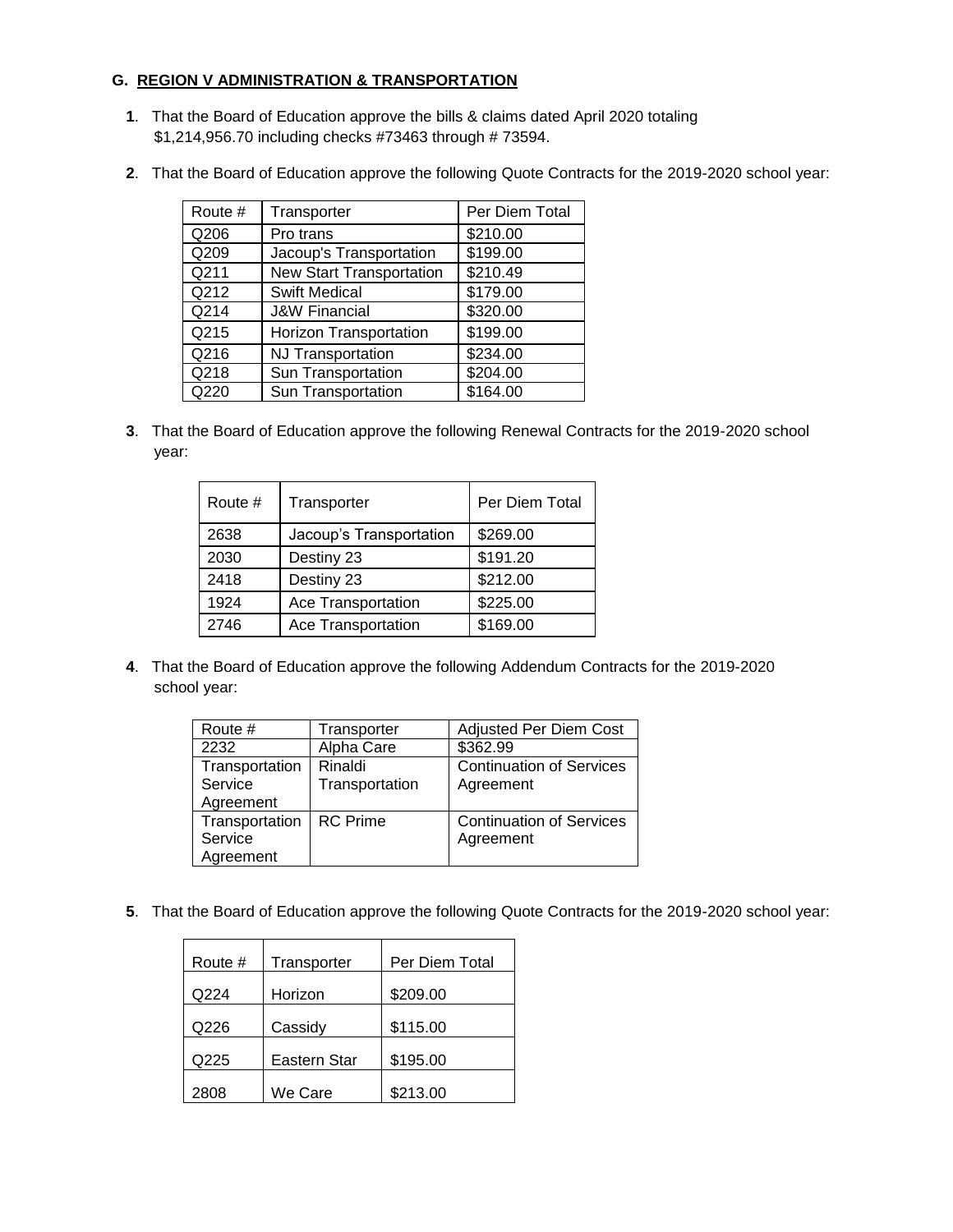**6**. That the Board of Education approve the following Addendum Contracts for the 2019-2020 school year:

| Route # | Transporter | Per Diem Total |
|---------|-------------|----------------|
| 2163    | Pro Trans   | \$478.67       |
| 2327    | Pro Trans   | \$376.18       |

**7**. That the Board of Education approve the 2019-2020 Jointure Transportation Agreement between Vineland School District (Joiner) and Region V. (Host)

#### **Motion by: Mr. Sim Seconded by: Ms. Brown**

Ayes: Ms. Brown, Ms. Dansky, Ms. Doyle, Ms. Juskeliene, Ms. Kang, Mr. Sim, Mr. Herbst Nays: None

#### **OLD/NEW BUSINESS** - None

#### **PUBLIC DISCUSSION**

Daniel Katz (276 Valley Road River Edge) asked why we aren't using the unused emergency days now and instead using them at the end of the school year. He also asked why the kindergarten assignments in google classroom are so difficult to obtain. He also commented that a lot of assignments are watching YouTube videos and interaction with teachers are only two times a week for 30 minutes. Ms. Dansky explained we have no final word on the end of the school year and as of now we are only out until May 15<sup>th</sup>. She suggested we wait for notification from the Governor before we make our final decision about the calendar. Dr. Ben-Dov stated she would take his comments under advisement. She said the Principals dealt very closely with every grade level and it is her understanding teachers who did not start interactive sessions will start them soon. She will discuss and review with the Principals to see what is happening with kindergarten curriculum. Ms. Miele, RE Technology Coach who was present at the meeting, stated that she would look into ways to make google classroom more assessable to parents.

Jim Lempenau (18 Kimberly Way River Edge) asked will there be any make-up sessions for students who are supposed to be granted special services. He also asked if the students who were identified in March would receive PDIA now. He also wanted to know if the district has any thoughts of putting up a survey every day to find out when students finished their work and how much was it. This would provide tangible feedback. Dr. Ben-Dov responded separately to these questions. She restated the question about PDIA which was whether students who were identified as needing the extra help in March were being offered the extra help for PDIA. The answer is yes. They have been identified already. All the google forms went out today. This is the make-up for those students where we couldn't start immediately when school closed. Mrs. Lempenau stated she was not notified. Dr. Ben-Dov will ask Mr. Henzel tomorrow to see why she did not get any notification. Mrs. Lempenau said they just started Zoom speech this past week and wants to know if those weeks will be made up for speech services. Dr. Ben-Dov will ask Mrs. Kuruc about this. Dr. Ben-Dov did not know if it would be practical to have a survey every day, but she will certainly consider an administration of a survey.